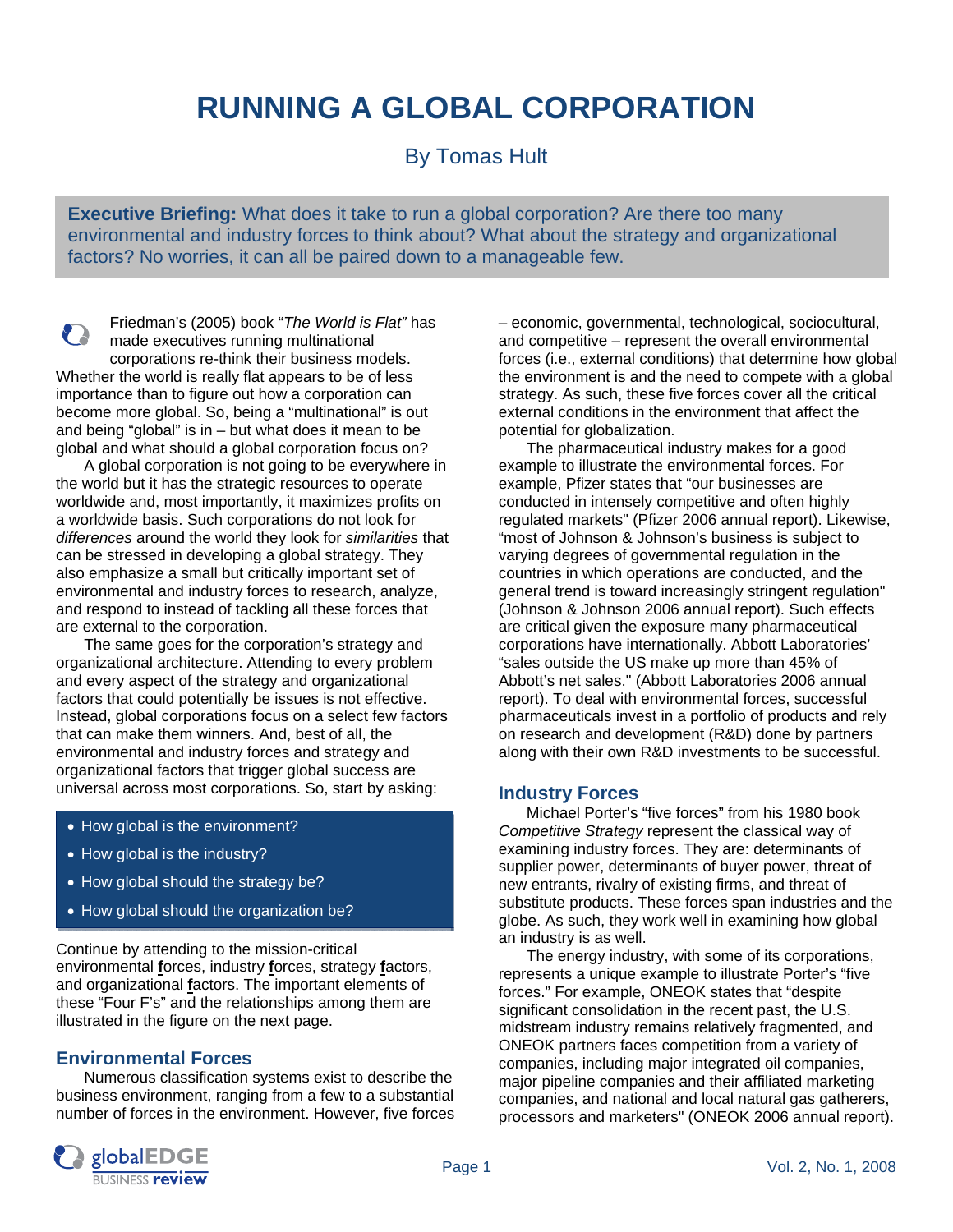| ENVIRONMENT     | <b>Economic Forces</b><br>Governmental Forces<br><b>Technological Forces</b><br>Sociocultural Forces<br>Competitive Forces         |                                                                                                                        |                                                                                     |
|-----------------|------------------------------------------------------------------------------------------------------------------------------------|------------------------------------------------------------------------------------------------------------------------|-------------------------------------------------------------------------------------|
|                 |                                                                                                                                    |                                                                                                                        | <b>Customers Suppliers Employees</b>                                                |
| <b>INDUSTRY</b> | Supplier Power<br><b>STRATEGY</b><br><b>Buyer Power</b><br><b>New Entrants</b><br><b>Rival Firms</b><br><b>Substitute Products</b> | Market Involvement<br><b>Product Standard</b><br><b>Marketing Operations</b><br>Competitive Moves<br>Supply Chain Mgmt | PERFORMANCE<br>Customer<br>Financial<br>Internal Processes<br>Innovation & Learning |
| ORGANIZATION    | <b>Structure</b><br>Processes<br><b>Functions</b><br>People<br>Culture                                                             |                                                                                                                        | Regulators Community Shareholders                                                   |

Successful energy corporations deal with industry forces by adopting as flexible of an organizational structure as is possible, engage in joint ventures, and make advances in renewable energy (e.g., bio energy).

## **Strategy Factors**

 Strategy can be as unique as every fingerprint of every person in the world but that would be highly ineffective in maximizing global profits. Motivated by George Yip's (2003) *Total Global Strategy II* book, with some updates for today's global marketplace, five strategy factors are paramount in running a successful global corporation. They include: market involvement, product standardization, marketing operations, competitive moves, and supply chain management.

- **Market involvement** involves the choice of country-markets in which to conduct your business and the level of activity in each market.
- **Product standardization** involves the extent to which a worldwide business offers the same or different products in various countries.
- **Marketing operations** involves the extent to which a worldwide business uses the same brand names, advertising, type of channels, and other marketing elements in different countries.
- **Competitive moves** involve the extent to which a worldwide business makes competitive moves in individual countries as a part of a global strategy to proactively set strategy or to reactively combat competitors.
- **Supply chain management** involves the choice of where to locate each of the activities that constitute the entire global value-chain – from research to production to after-sales – and the operations of connecting the nodes in the chain.

```
globalEDGE
BUSINESS review
```
**Organizational Factors** 

and marketing operations.

 The final set of factors involves the organization itself. Contrary to strategy which can be changed rather frequently, assuming the corporation is nimble enough to do it, the architecture of the organization itself cannot change too often. Frequent organizational changes would result in loss of value to customers, loss of the corporation's global position in the marketplace, and loss of motivation by employees. As such, it is important to "lock in" a preferred architecture – structure, processes, functions, people, and culture – and focus more of the effort on understanding the environmental and industry forces and what can be done with the corporation's global strategy to maximize global profits.

Success in this industry is a function of melting the five strategy factors into a synergistic "global offering," but with particular attention placed on market involvement

The computer industry makes for a good example to illustrate global strategy issues. For example, Seagate states that "we expect that price erosion in our industry will continue for the foreseeable future…to remain competitive, we believe it will be necessary to continue to reduce our prices as well as

introduce new product

offerings that utilize advanced technologies prior to that of our competitors to take

advantage of potentially higher initial profit margins and reduced cost structure on these product introductions" (Seagate 2006 annual report).

 The aerospace industry makes for an interesting example to illustrate some of the organizational factors in play globally. For example, Alliant Techsystems states that "we consider a diverse workforce to be essential to our success as well as an important social responsibility" (www.atk.com). Another example is Precision Castparts Corp. which states that "our emphasis on low-cost, highquality products and timely delivery has enabled us to become the leading supplier of structural and airfoil castings for jet aircraft and IGT engines and to expand into the structural airframe and armament markets" (www.precast.com). On the other hand, Boeing simply created a "Vision 2016" where the focus is on "people working together as a global enterprise for aerospace leadership" (www.boeing.com).